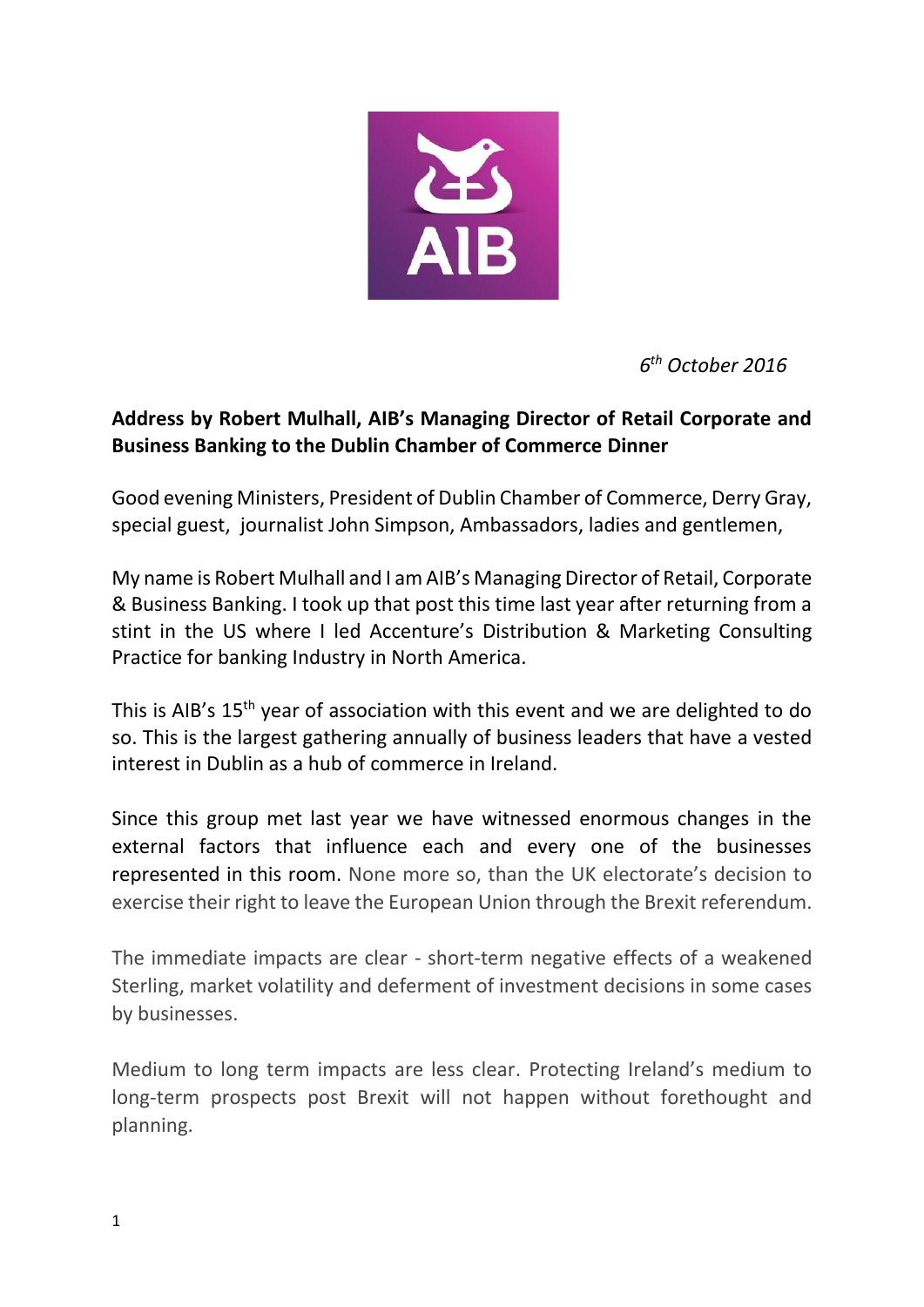We are actively advising our customers to think strategically about their business in the context of Brexit. Businesses need to study their supply chain and understand the exposures that now exist in their operating model in order to ensure they are as well prepared as possible for whatever the outcome of the Brexit negotiations presents.

We see the potential for major sectoral shifts as a result of the UK leaving the EU. International Financial Services, Education, Food, Logistics to name but a few are sectors that must harness themselves to fend off the inherent threats to their businesses while capitalising on any potential opportunities.

At AIB, we are committed to supporting our customers through the short-term pressures that come on their business but also supporting the long-term strategic planning that many businesses will now undertake.

We are clear that our role is to support you, support jobs, and continue providing credit to businesses that make up the backbone of the Irish economy.

If I can turn now to specifically talk about Dublin and the economics of the business environment here; as I mentioned earlier this is our common interest that brings us all here.

Derry will speak to us later about the Chamber's view on a Vision for Dublin 2050. However, the backdrop is clear…

The population of Dublin city and county is set to grow to 1.6 million by 2030. Resulting in more than 600k more employees operating out of Dublin over the next 30 years. This is good news.

However, this level of population growth, not to mention capitalising on the opportunities that may present over the coming decade as a result of Brexit, present huge infrastructural challenges to the city and its environs.

None more so than in the area of Housing. Minister Coveney will no doubt address these issues later. At AIB we are extremely supportive of the comprehensive plan announced by the Minister. And are committed to working closely with the Minister's department to help play our part in solving the problem and to support the Government's Housing Strategy.

To this end, we have been to the fore-front of cutting mortgage interest rates Having passed a full 1% cut in mortgage interest rates over an 18 month period,